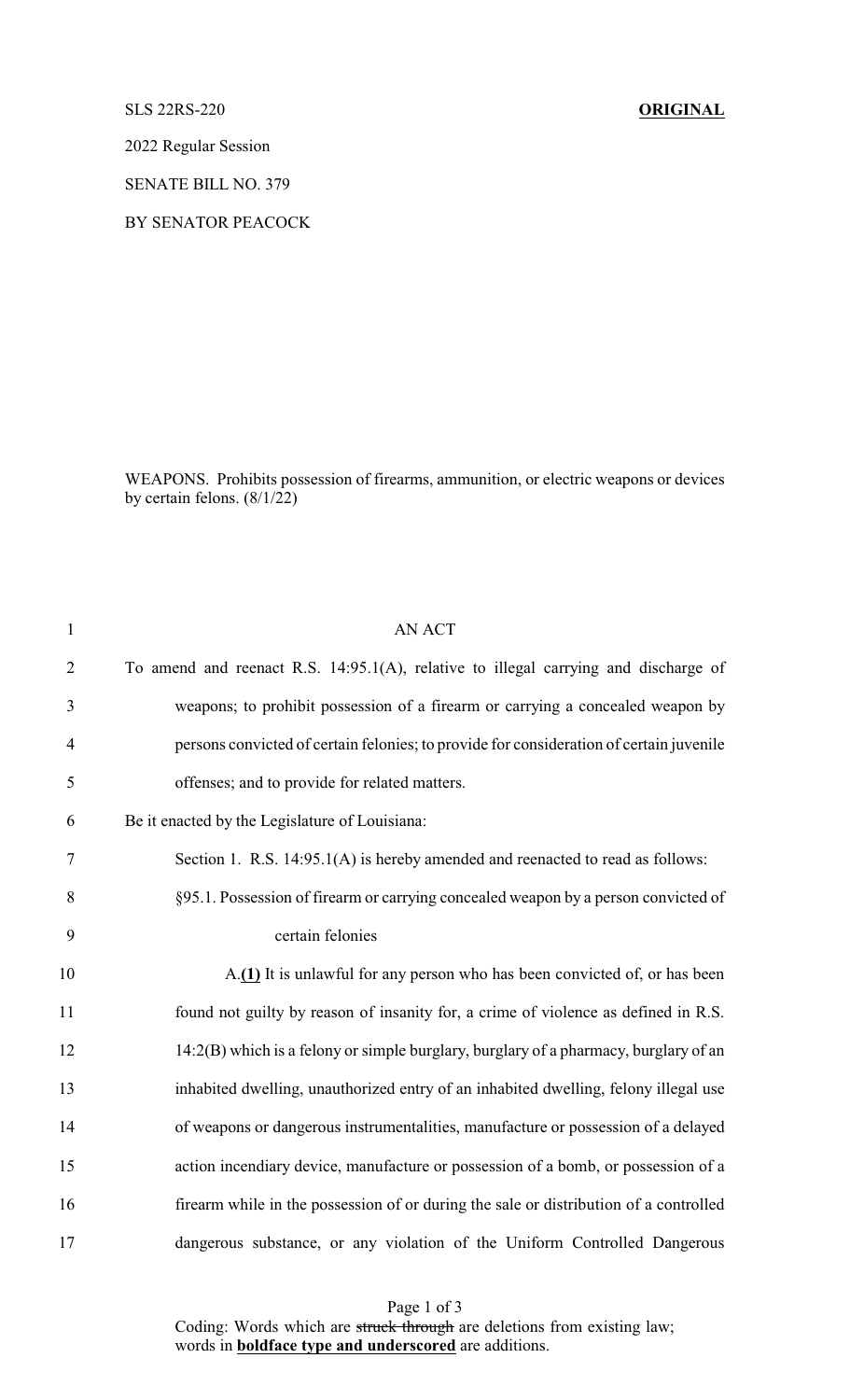| $\mathbf{1}$   | Substances Law which is a felony, or any crime which is defined as a sex offense in |
|----------------|-------------------------------------------------------------------------------------|
| $\overline{2}$ | R.S. 15:541, or any crime defined as an attempt to commit one of the above-         |
| $\overline{3}$ | enumerated offenses under the laws of this state, or who has been convicted under   |
| $\overline{4}$ | the laws of any other state or of the United States or of any foreign government or |
| 5              | country of a crime which, if committed in this state, would be one of the above-    |
| 6              | enumerated crimes, to possess a firearm or carry a concealed weapon.                |
| $\overline{7}$ | (2)(a) This Section shall also apply to any person who committed a                  |
| 8              | felony-grade delinquent act described in Paragraph (1) of this Subsection while     |
| 9              | in possession of a firearm, if adjudicated when that person was sixteen or          |

10 **seventeen years of age, and the person is under age twenty-four years at the**

11 **time of the violation of this Section.**

17 \* \* \* \*

 **(b) The provisions of this Paragraph shall not apply to a person who is hunting pursuant to a valid license issued to him pursuant to the laws of this state with a firearm that is lawful for hunting pursuant to the official regulations of the Department of Wildlife and Fisheries, federal laws, and any applicable local or parish ordinances.**

> The original instrument and the following digest, which constitutes no part of the legislative instrument, were prepared by Whitney Kauffeld.

|                 | <b>DIGEST</b>        |         |
|-----------------|----------------------|---------|
| SB 379 Original | 2022 Regular Session | Peacock |

Present law prohibits any person convicted of, or found not guilty by reason of insanity for, a crime of violence as defined in present law, or any crime defined as an attempt to commit a crime of violence under the laws of Louisiana, or has been convicted under the laws of any other state or of the United States or of any foreign government or country of a crime which, if committed in this state, would be a crime of violence, from possessing a firearm or carrying a concealed weapon.

Proposed law retains present law and extends the prohibition against possessing a firearm or carrying a concealed weapon to persons that committed a felony-grade delinquent act (a crime of violence committed by a child) when that person was 16 or 17 years old and that person is under the age of 24 when the offense is committed.

Proposed law provides an exception to proposed law for a person hunting lawfully with a license issued pursuant to official regulations of the Dept. of Wildlife and Fisheries.